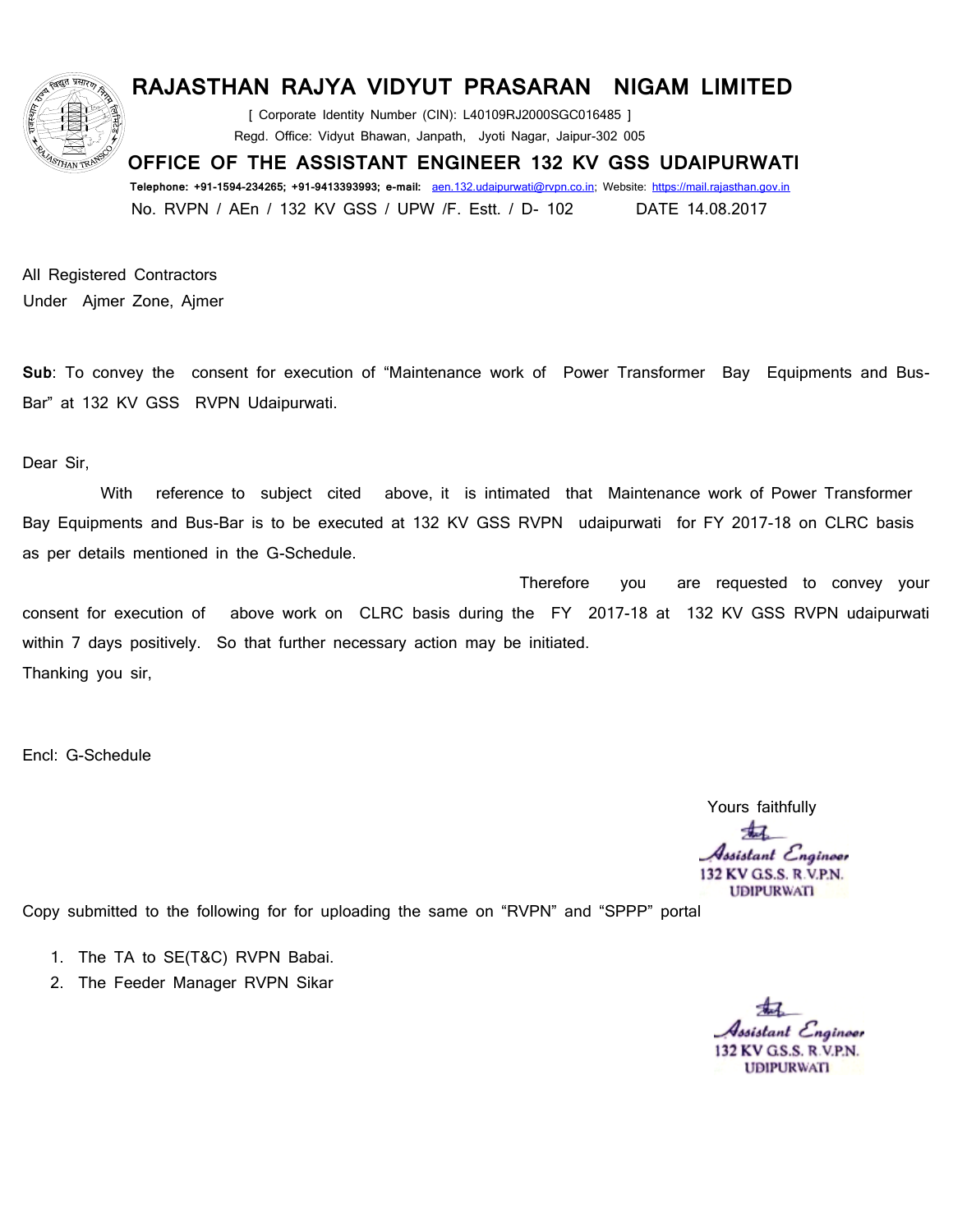## **G-Schedule for Maintenance of Power Transformers, Bay Equipments and Bus-Bar at 132KV GSS RVPN Udaipurwati on CLRC basis for the Year 2017-18**

| S.No | Particulars                                                                                                                                                                                                                                                                                                                                                                                                                                                                                                                                                                                                                                                                                                                                                                                                                                                                                                                                                                                                                                                                                                                                                                                                                                                                                                                                                                                                                                                                                          | Frequency  | Unit      | <b>BSR Rates</b> | Qty.    | Amount        |
|------|------------------------------------------------------------------------------------------------------------------------------------------------------------------------------------------------------------------------------------------------------------------------------------------------------------------------------------------------------------------------------------------------------------------------------------------------------------------------------------------------------------------------------------------------------------------------------------------------------------------------------------------------------------------------------------------------------------------------------------------------------------------------------------------------------------------------------------------------------------------------------------------------------------------------------------------------------------------------------------------------------------------------------------------------------------------------------------------------------------------------------------------------------------------------------------------------------------------------------------------------------------------------------------------------------------------------------------------------------------------------------------------------------------------------------------------------------------------------------------------------------|------------|-----------|------------------|---------|---------------|
| 1.   | (A) Maintenance of Power Transformer for the following types of Power<br>Transformer (All spares, Lubricating material and only special T&P shall<br>be provided by RVPN Cleaning material and general T&P shall be arrange<br>by the contractor.)<br>a) Cleaning of porcelain of bushing.<br>b) Checking of tightness of clamps & connectors.<br>c) Cleaning of Buchlolz & oil surge relays.<br>d) Cleaning of glasses of all oil level indicators.<br>e) Cleaning of marshalling box, cooler control cubicle, thermometer, etc.,<br>as provided.<br>f) Assistance to RVPN in attending to oil leakage from Tr. Body &<br>Bushings.<br>g) Checking of oil level in oil filled bushing.<br>h) Checking of Dry col air drying system.<br>i) Assistance to RVPN in measurement of IR values.<br>i) Assistance to RVPN in measurement of earth resistance.<br>k) Assistance to RVPN in testing of PRD.<br>1) Assistance to RVPN in checking of tripping circuit of Buchloz &<br>WDG, oil temperature controls and protection scheme.<br>m) Checking of OLTC gear operations.<br>n) Assistance to RVPN in checking of auto circuit of cooling bank.<br>o) Assistance to RVPN in Taking of oil samples for testing.<br>Assistance to RVPN in carrying out other special measurements as may<br>p)<br>be required<br>q) Providing of other related work assistance as may be required by work<br>in charges.                                                                                               |            |           | 1220             |         | 2440          |
|      | 132/33 kV, 2X 20/25MVA Transformer ( 5Nos. workmen)<br>33/11 kV, 5 MVA & 3.15 MVA Tr & .33/0.4 KV, 100 KVA Station Tr.<br>(3 Nos. workman)                                                                                                                                                                                                                                                                                                                                                                                                                                                                                                                                                                                                                                                                                                                                                                                                                                                                                                                                                                                                                                                                                                                                                                                                                                                                                                                                                           | $01$ (one) | No.<br>No | 774              | 2<br>3  | 2322          |
| 2.   | (B) Maintenance work of following bay equipments such as Circuit-<br>Breakers, Current Transformers, Lightening Arrestors, Isolators, CVTs,<br>PLCC Equipment and corresponding control and Relay Panels, (All spares,<br>Lubricating material and only special T&P shall be provided by RVPN<br>Cleaning material and general T&P shall be arranged by the contractor.)<br>a) Checking of lightness of clamps & connections<br>b) Cleaning of all Insulators.<br>c) Assistance to RVPN in attending oil leakage, if any.<br>d) Cleaning of all Junction Boxes and secondary terminal boxes.<br>e) Assistance to RVPN in checking of operation of CB through relays<br>& verifying various logic and control circuit & annunciation circuits.<br>f) Assistance to RVPN in measurement of CB operation timings.<br>G)Checking of Isolator operation and its alignments.<br>h) Checking of gas pressures like SF6, N2 in cikt. breakers/CTs, etc.<br>i) Assistance to RVPN in measurement of IR values of LAs, CTs, CVTs.<br>j) Lubrication of defined parts of all equipment at all required points.<br>k) Washing the equipment, in case oil stains are present, then washing is<br>to be done with use of detergent.<br>1) Cleaning of $C & R$ panel from inside.<br>m)Tightening of clamps & connectors and spacers on overhead bus cond-<br>uctors and gantries (at maximum height of 25 meters using safety belts)<br>n) Providing other related work assistance as may be required by Incharge. |            |           |                  |         |               |
|      | 132 KV Bay (1 No. supervisor+6 Nos. workmen)<br>33 KV Bay (1 No. supervisor+5 Nos. workmen)                                                                                                                                                                                                                                                                                                                                                                                                                                                                                                                                                                                                                                                                                                                                                                                                                                                                                                                                                                                                                                                                                                                                                                                                                                                                                                                                                                                                          | $01$ (one) | No.<br>No | 1892<br>1666     | 3<br>11 | 5676<br>18326 |